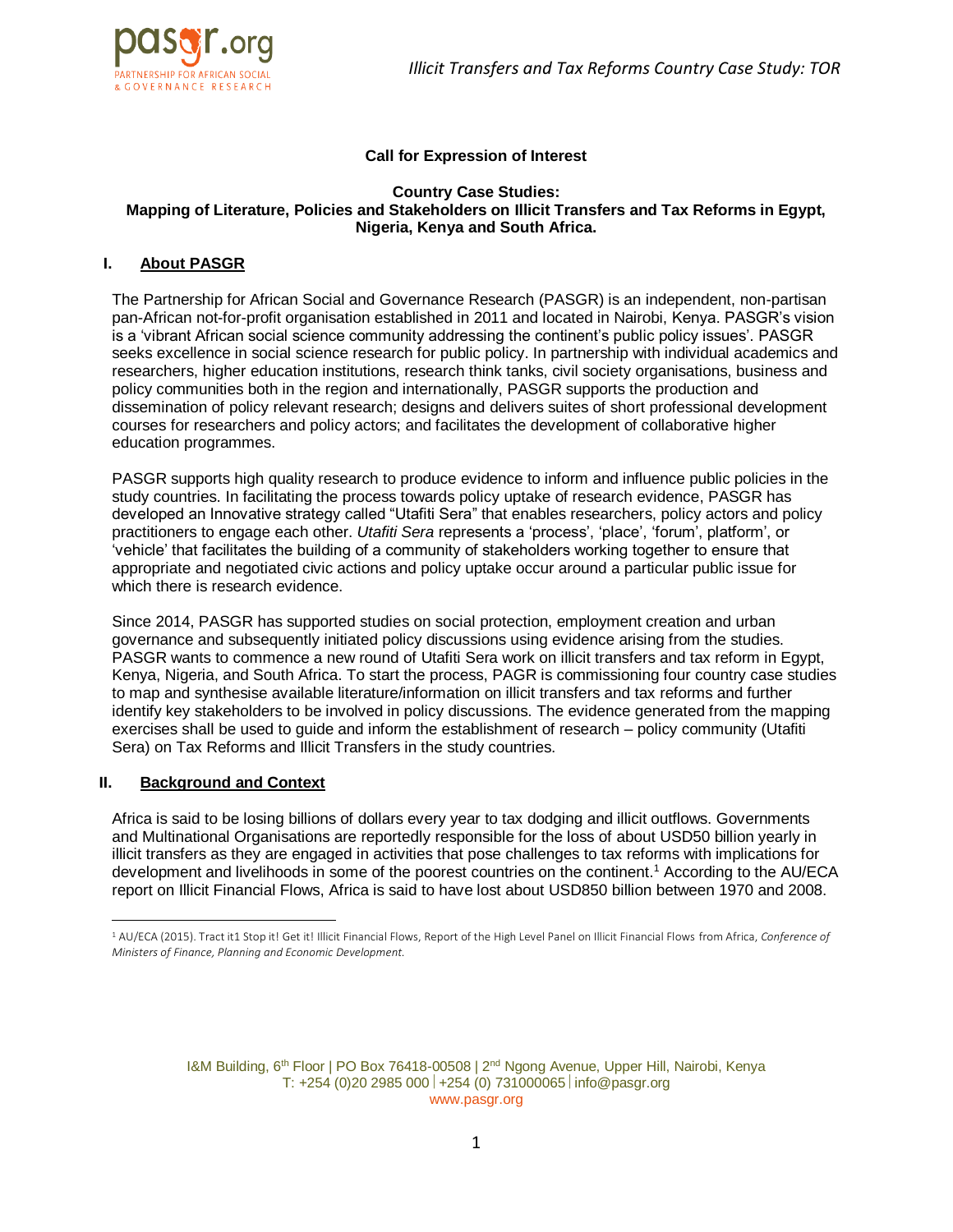

Over that period, about USD217.7 billion is estimated to have been illegally transferred out of Nigeria, USD105.2 billion from Egypt, more than USD81.8 billion from South Africa, while Kenya is reported to have lost about \$1.51 billion between 2002 and 2011. Tax reforms and illicit outflows and its many consequences have in part, been precipitated by the inertia of governance models, fragile tax institutions, tax havens whose influence are beyond African governments as well as the paucity of technical and financial resources to combat financial crimes and money laundering.

This situation partly explains why illicit transfers tax reforms remain a significant public policy issue with implications for the wellbeing of citizens as revenue meant for poverty alleviation and improvement of the wellbeing of citizens is diverted/lost<sup>2,34</sup>. The high level panel on illicit financial flows from Africa in 2015 helped to create awareness on these issues amongst national, regional, global policy actors and development partners. However, African governments and other policy actors must lead this fight by engaging processes that help to mobilise resources locally and globally while also seeking to reshape their tax architecture by strengthening leadership and institutions. Given the challenges that policy actors face accessing and appraising evidence for policy, it is imperative that information/evidence on studies on illicit transfers and tax reforms is synthesised and made available to varied policy actors to inform policy discussions and uptake.

#### **III. Scope of the Studies**

The studies will be conducted in four countries. Applicant(s) are required to apply for only one country study. The objective of each country study is to map the literature, policies and stakeholders on illicit transfers and tax reforms in the four countries.

This is a desk study which does not require the researcher to collect primary/empirical data. Literature sources will include published and unpublished materials, grey literature, government reports and others. Prior to commencement of the study, the researcher will be expected to hold face-toface/telephone/skype conversation with PASGR research team on the study and further guidelines.

### **IV. Timeframe and Deliverables**

 $\overline{a}$ 

The following deliverables must be sent to PASGR in soft copy by **February 1, 2018.**

| No | <b>Activity</b>                                             | <b>Deliverable</b>   |
|----|-------------------------------------------------------------|----------------------|
| 1. | Mapping of existing literature<br>and synthesis of evidence | Draft & Final Report |
| 2. | Mapping of policies                                         | Report               |
| 3. | Mapping of stakeholders                                     | Report               |

**NB.** All reports will be subjected to peer review, hence, researchers shall be willing to revise reports based on the reviewer's feedback.

I&M Building, 6<sup>th</sup> Floor | PO Box 76418-00508 | 2<sup>nd</sup> Ngong Avenue, Upper Hill, Nairobi, Kenya T:  $+254$  (0)20 2985 000 +254 (0) 731000065 info@pasgr.org www.pasgr.org

<sup>2</sup> Blankenburg, S., and Khan, M., (2012). "Governance and Illicit Flows." In Reuter 2012, 21–68

<sup>&</sup>lt;sup>3</sup> Reuter, P. (2017). Illicit Financial Flows and Governance: The Importance of Disaggregation. Background Paper to the World Development Report 2017. Washington, DC: The World Bank.

<sup>4</sup> Heggstad, K., and O.-H. Fjeldstad. 2010. "How Banks Assist Capital Flight from Africa: A Literature Review." CMI Report R 2010: 6 (January), Chr. Michelsen Institute, Bergen, Norway